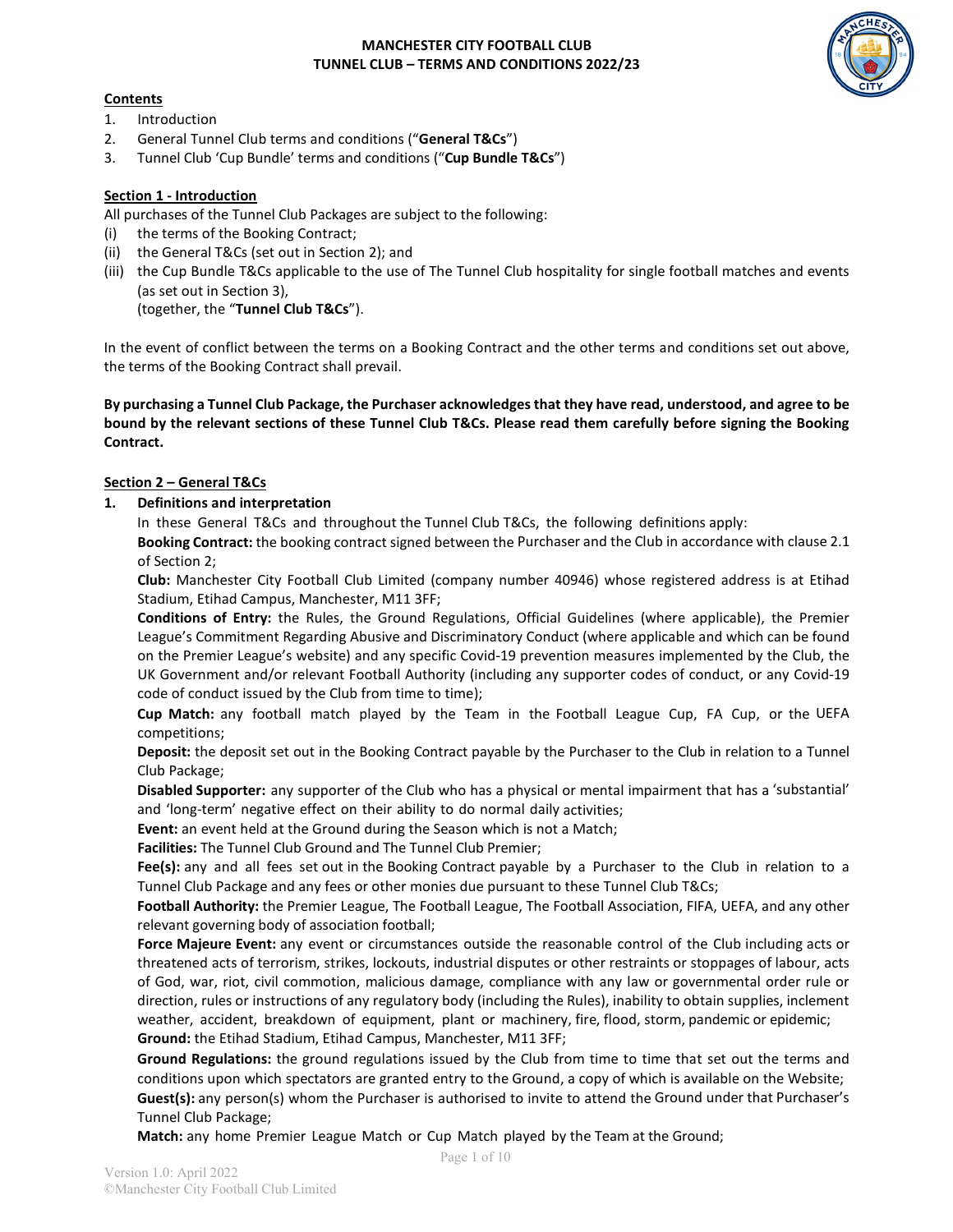

**Multi-year Package:** a Tunnel Club Package for the number of consecutive Seasons set out in the Booking Contract; **Official Guidelines:** the Government of the United Kingdom's, or any applicable competent authority's, guidelines and restrictions imposed or recommended from time to time;

**Payment Plan:** a Fee which the Club agrees, at its discretion, can be paid by the Purchaser by way of instalments as stated in the Booking Contract;

**Premier League Match**: any football match played by the Team in the Premier League;

**Purchaser:** the purchaser of a Tunnel Club Package;

**Rules:** the Ground Regulations and any rules or regulations issued from time to time by any Football Authority; **Season:** each season of the Term, commencing on 1 July and ending on 30 June of the following year;

**Team:** the Club's men's first-team;

**Term:** the term of the Tunnel Club Package as specified on the Booking Contract;

**Ticket(s):** any mobile ticket, electronic card, or other entry material such as a print@home or printed ticket (and any replacement thereof) which are provided by the Club to the Purchaser to enable the Purchaser to exercise the benefits of the relevant Tunnel Club Package; and

**Tunnel Club Package:** the Tunnel Club package for all Matches during a Season(s) and, where relevant, the Cup Bundle (as defined in Section 3). For the avoidance of doubt, this shall include Tunnel Club membership for a single Season and Multi-year Packages;

**Website:** the Club's website at [https://www.mancity.com/.](https://www.mancity.com/)

A reference in these Tunnel Club T&Cs to the words "include," "including" or "in particular" or any similar expression shall be construed as illustrative and shall not limit the sense of the words following these terms. References to any legislation, are references to such legislation as may be updated, amended, superseded, replaced, or repealed from time to time.

## **2. Purchase and payment**

- 2.1. A contract shall be created, upon the Purchaser and the Club signing the Booking Contract.
- 2.2. The purchase of a Tunnel Club Package grants the Purchaser and their Guests the right to use the Facilities as specified in the Booking Contract at the relevant Match(es)/Event(s) and does not grant the Purchaser exclusive possession of any of the Club's facilities (including the Facilities) or create a tenancy of any kind.
- 2.3. Tunnel Club Packages are sold subject to availability and in the Club's sole discretion and the Club expressly excludes all liability for any loss, expense or other type of claim arising as a result of any unsuccessful attempt to purchase a Tunnel Club Package.
- 2.4. The benefits described for the Tunnel Club Package at the time of booking are indicative only. The Club makes no representation, undertaking or warranty as to the provision of any of the benefits described and these are subject to change (either to include additional benefits/ parts of the Tunnel Club Package or to remove existing benefits/ parts of the Tunnel Club Package). Additional benefits relating to Tunnel Club Packages may be available for purchase at an additional fee.
- 2.5. Purchasers must pay the Deposit and Fees in accordance with the payment terms set out in the Booking Contract (including any Payment Plan detailed in the Booking Contract). In the event that the Purchaser fails to pay any monies due pursuant to the payment terms, the Club may, at its discretion (and without prejudice to its other rights under these Tunnel Club T&Cs), demand payment in full of the Fee, less any monies paid pursuant to a Payment Plan.
- 2.6. The Club shall invoice each Purchaser for the Fee due in respect of their Tunnel Club Package at the same time as or after the Club has sent the fully signed Booking Contract to that Purchaser (unless agreed otherwise on the Booking Contract).
- 2.7. Where a booking is made for a Tunnel Club Package, the Deposit and the Fees may be paid using any of the following payment methods:
	- (a) banker's draft (only if payment is made more than 30 days before the date of the first relevant Match to which the Tunnel Club Package applies);
	- (b) CHAPS transfer; or
	- (c) valid debit or credit card.
- 2.8. The Club reserves the right to charge administration fees on payments made using certain payment methods (for the avoidance of doubt, specifically including any payment made by American Express). Information of any such charges will be made available by the Club and it is the responsibility of the Purchaser to check payment information carefully.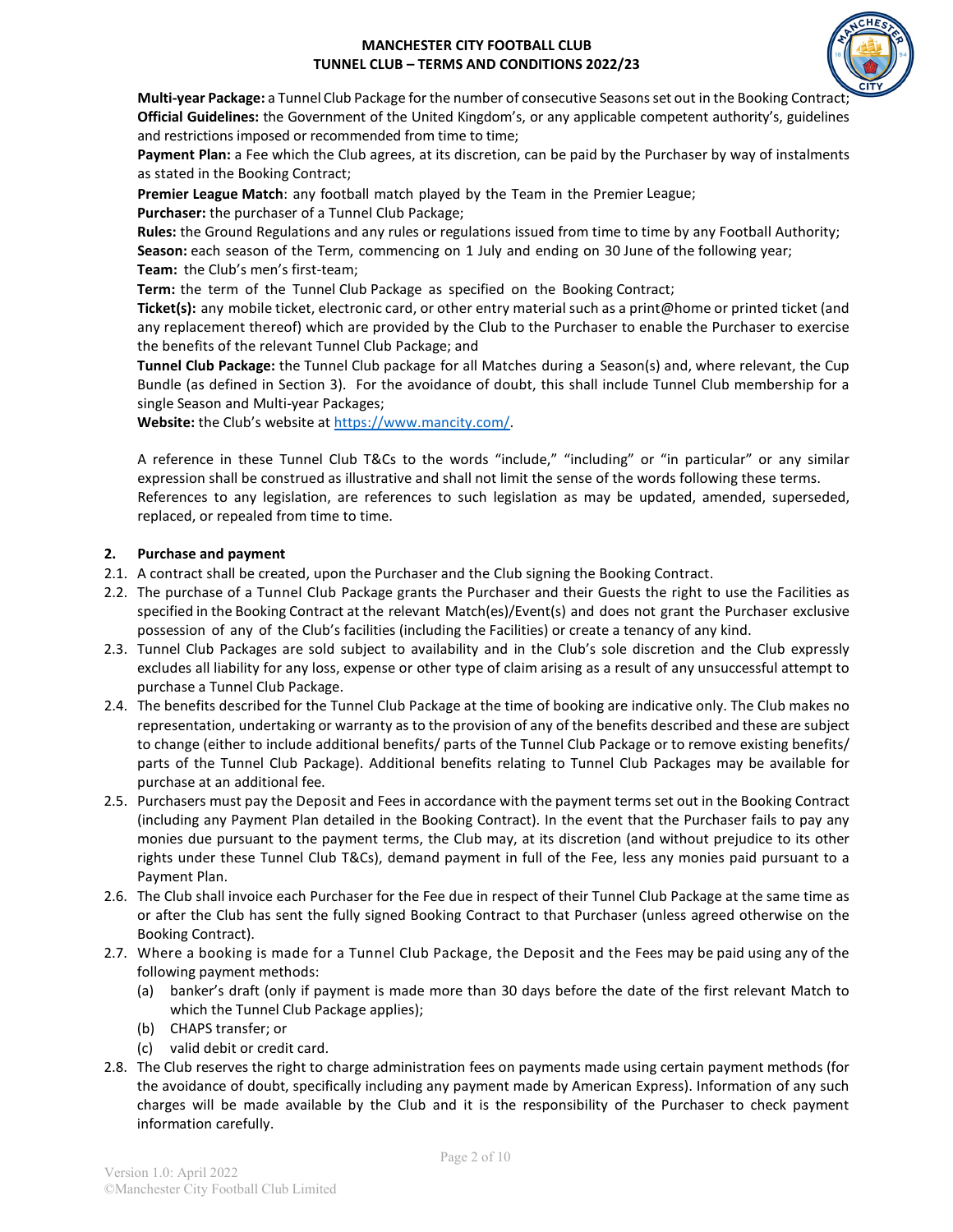

- 2.9. The requirements under clauses 2.1 and 2.5 must be satisfied before any Tickets shall be released to the Purchaser.
- 2.10. Tickets will be electronic or print@home and shall be sent by email to Purchasers before the date for use. Purchasers must ensure the email address they provide is correct and the Club excludes all liability for any loss or expense suffered by Purchasers who do not receive their Ticket due to the wrong contact details or email address being provided or due to computer error in transit.
- 2.11.In the event that a Purchaser fails to pay the Deposit or any Fees on the relevant dates to the Club in full or where any payments are dishonoured, the Club reserves the right (in each case, without liability) to:
	- (a) withhold the Tickets until payment is received;
	- (b) suspend or withdraw the relevant Tunnel Club Package and/or refuse entry to the Ground to the relevant Purchaser and their Guests;
	- (c) restrict the Purchaser from renewing the Tunnel Club Package;
	- (d) prohibit the Purchaser from purchasing a Tunnel Club Package or any other hospitality package offered by the Club for any future Match which falls outside the scope of the Tunnel Club Package purchased;
	- (e) charge the Purchaser an administration fee and/or a sum equal to any bank charges incurred by the Club as a result of the refused or dishonoured payment;
	- (f) take such action as it deems necessary to recover sums due to the Club, and the Club reserves the right to appoint a third party to recover any such sums; and/or
	- (g) resell the relevant Tunnel Club Package (in whole or on a Match-by-Match basis) or release the reservation.
- 2.12. Purchasers must be aged 18 or over at the time of purchase of a Tunnel Club Package.
- 2.13. Where a personal assistant is required to accompany a Disabled Supporter over the age of 14, the personal assistant of said supporter shall receive a seat free of charge (subject to availability and the provision of supporting medical evidence). All other elements of the Tunnel Club Package are to be paid at the full prevailing rate. Full details of the Club's policy in relation to personal assistants can be found in the Club's Disabled Supporters Ticketing Policy applicable to the Season available at https://www.mancity.com/ticketing-and-hospitality/access.
- 2.14. The purchase of a Tunnel Club Package shall entitle a Purchaser and their Guests to receive the relevant Tickets and to attend the applicable Match(es) and/or Event(s) and to use the seat or seats and any associated facilities applicable to the Tunnel Club Package purchased. Nothing in these Tunnel Club T&Cs constitute or imply any entitlement to occupy the seat indicated on the Ticket in any subsequent season, Events and/or Matches not booked and paid for under the Booking Contract.
- 2.15. Purchasers shall be invoiced by the Club from time to time for any additional fees incurred during the Season in connection with their Tunnel Club Package (such as those relating to the provision of additional food and drink consumed) which are not covered by any Fees paid for the standard Tunnel Club Package ("**Additional Fees**"). The Club may, in its discretion either (i) require the Purchaser to pay the Additional Fees on the day they are incurred; or (ii) provide the Purchaser with an invoice on or after the Match/Event which must be paid within 30 days of the date of invoice.
- 2.16.Without prejudice to any other rights and remedies available to the Club, if a Purchaser fails to pay any Fees or Additional Fees due in relation to a Tunnel Club Package, the Club may refer such default to its nominated debt collection agency which may result in the Purchaser incurring an administration fee to cover to costs of collection of the outstanding Additional Fees. The Club reserves the right to refuse entry to the Ground and its Facilities to any Purchaser and the Guests of any Purchaser who has an outstanding debt to the Club in relation to their Tunnel Club Package until payment of such debt has been received in full.
- 2.17. For Purchasers of Tunnel Club Packages with a Term of one year or less, the Club shall use reasonable endeavours to offer for sale Tunnel Club Packages for the following Season to those Purchasers before offering them for general sale, however the Club does not guarantee an identical Tunnel Club Package will be available for the following Season as that purchased by the Purchaser for the Season applicable to that Tunnel Club Package.
- 2.18.Where a Purchaser has purchased a Multi-year Package:
	- (a) the Multi-year Package shall commence upon the Purchaser and Club signing the Booking Contract, and, unless terminated earlier in accordance with the provisions under the Tunnel Club T&C's, shall continue until expiry of the Term; and
	- (b) the Fees for the Multi-year Package shall be paid by the Purchaserto the Club on or before the dates specified on the Booking Contract. The Fees for any subsequent years of the Multi-year Packages shall increase in accordance with the amounts agreed between the parties as specified on the Booking Contract.
- 2.19.The Purchaser must ensure it and its Guest(s) information is accurate and kept up to date and should promptly notify the Club of any change of details (including, changes to name, payment details, addresses and/or contact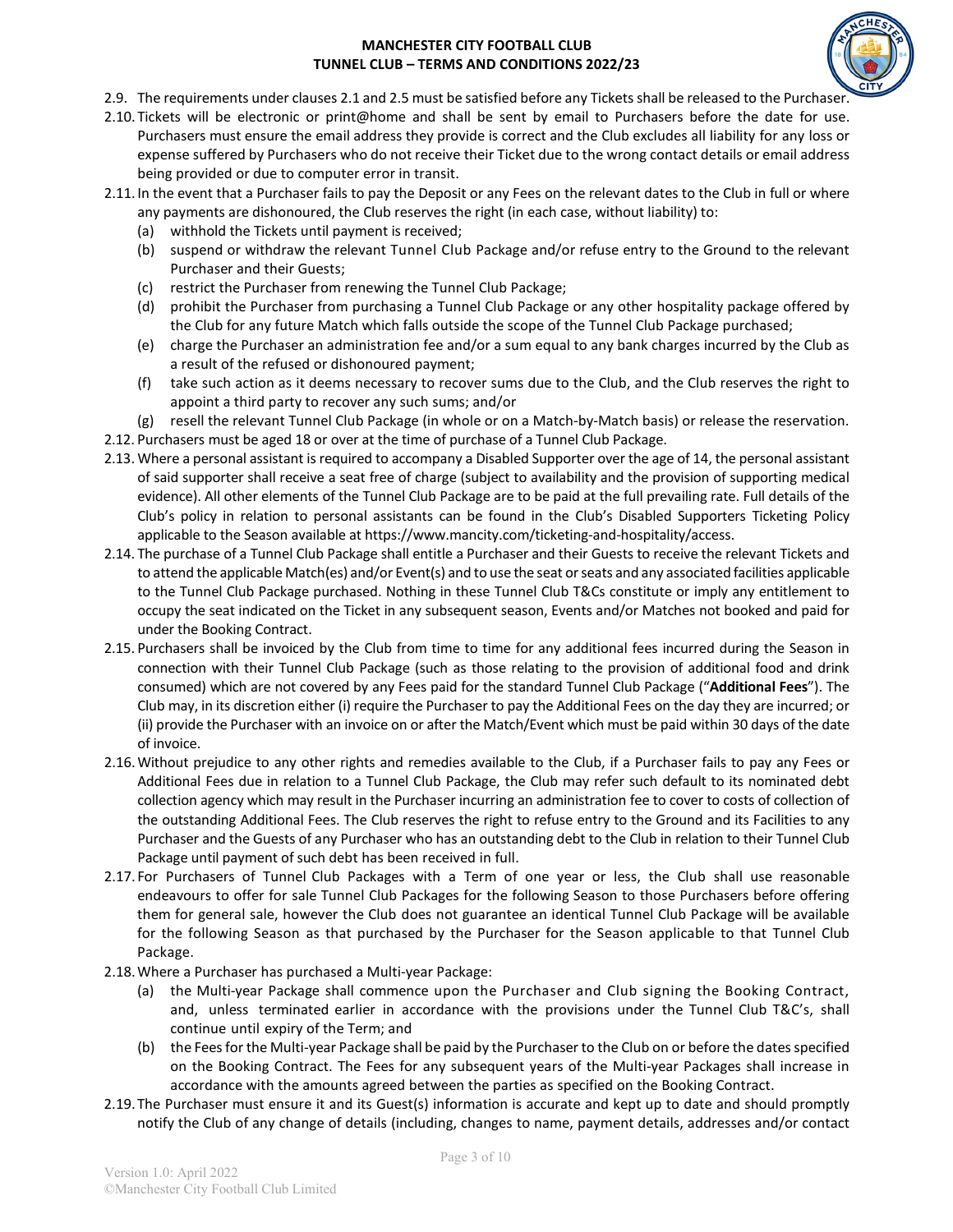

details). The Club reserves the right to request evidence of identity when changes are notified under this clause 2.19.

## **3. Cancellation and withdrawal**

- 3.1. Deposits are non-refundable and non-transferable.
- 3.2. Unless otherwise stated in these Tunnel Club T&Cs, once booked and/or purchased, no Purchaser shall be entitled to obtain any refund if they then wish to cancel their purchase of a Tunnel Club Package in whole or part and the Club shall be entitled to seek full payment in respect of all Tunnel Club Packages booked. Cancellation or part cancellation of a Tunnel Club Package booking by the Purchaser must be made in writing by letter to the Hospitality Department, Manchester City Football Club, Etihad Stadium, Etihad Campus, Manchester M11 3FF or by email to hospitality@mancity.com.
- 3.3. The cancellation rights granted to consumers pursuant to The Consumer Contracts (Information, Cancellation and Additional Charges) Regulations 2013 do not apply to hospitality purchases. Consequently, consumers will not be able to cancel their hospitality purchases (including in respect of Tunnel Club Package(s) except in accordance with these terms or as otherwise permitted by law.
- 3.4. The Club reserves the right to cancel or suspend any Tunnel Club Package, in whole or part, at any time, if allowing the Purchaser (or any of their Guests) to use the Tunnel Club Package could, in the opinion of the Club, prejudice or be detrimental to the reputation of the Club and/or if the Purchaser (or any of their Guests) is in breach of these Tunnel Club T&Cs. If a Tunnel Club Package is suspended or cancelled under this clause 3.4, the Purchaser shall not be entitled to a refund and no refund will be granted in relation to any person who is refused access to the Ground or ejected from the Ground under these Tunnel Club T&Cs, the Rules and/or the Conditions of Entry.
- 3.5. Subject to clause 3.8, the Club may, in its sole discretion, resell any Tunnel Club Package cancelled by the Purchaser or suspended or withdrawn by the Club and may in the event of a resale provide the Purchaser with a refund (less any applicable administration costs (including legal costs) incurred by the Club and any sums owing by the Purchaser to the Club and any interest due on such sums).
- 3.6. The Club reserves the right to vary or change the dates of Matches and/or kick-off times. The Club shall use reasonable endeavours to publicise any such change as far in advance as possible (including on the Website). In the event of a change in date or time of fixtures, the Club will not be liable for any additional costs incurred by the Purchaser such as travel or accommodation costs, but the Purchaser (and their Guests) shall be entitled to attend the rearranged Match (if any).
- 3.7. If a Purchaser (or their Guest(s)) are no longer able to attend a Match or Event due to having tested positive for Covid-19 and/or any specific Covid-19 prevention measures implemented by the Club, any Football Authority and/or the UK Government, the Purchaser must contact the Club as soon as possible (and in any event at least 24-hours before the scheduled kick off of a Match they are due to attend). Where a Purchaser cannot attend for this reason and has provided sufficient notice to the Club along with any reasonably requested evidence, the Club will provide a pro-rata refund of any purchased Tickets, into the bank account used to originally purchase the Tickets.
- 3.8. The Club reserves the right to withdraw or amend any Tunnel Club Package in the event of any delays for any reason in the renovation, completion and/or availability of the Facilities or due to compliance with Official Guidelines. The Club may, in its sole discretion, allocate alternative seats, rooms, facilities or services to Purchasers. In the event of such a change, the Club shall endeavour to provide a suitable replacement of equal or greater value than the Tunnel Club Package purchased. Should the Club not be able to provide a suitable replacement, the Club may provide the Purchaser with a pro-rata refund for the Match(es)/Event(s) that the Facilities are not available.
- 3.9. The Club cannot guarantee that the Team, or any Club player, manager, staff or official will walk through the Tunnel Club before a Match, particularly when prohibited from doing so by the Rules or any Official Guidelines. Purchasers of Tunnel Club Packages shall not be entitled to any refund in the event the Team, or any Club player, manager, staff or official does not walk through the Tunnel Club.

## **4. Standards of behaviour and dress**

- 4.1. The Purchaser and their Guests shall act in an orderly, proper and lawful manner, shall abide by these Tunnel Club T&Cs and the Conditions of Entry and agree to conduct themselves at all times in a manner befitting a representative of the Club and agree not to do anything or procure anything to be done that will or is likely to bring the name or reputation of the Club into disrepute.
- 4.2. The Purchaser and their Guests shall not:
	- (a) cause any damage to the Ground;
	- (b) treat the Club staff or any person at the Ground in a threatening or abusive manner;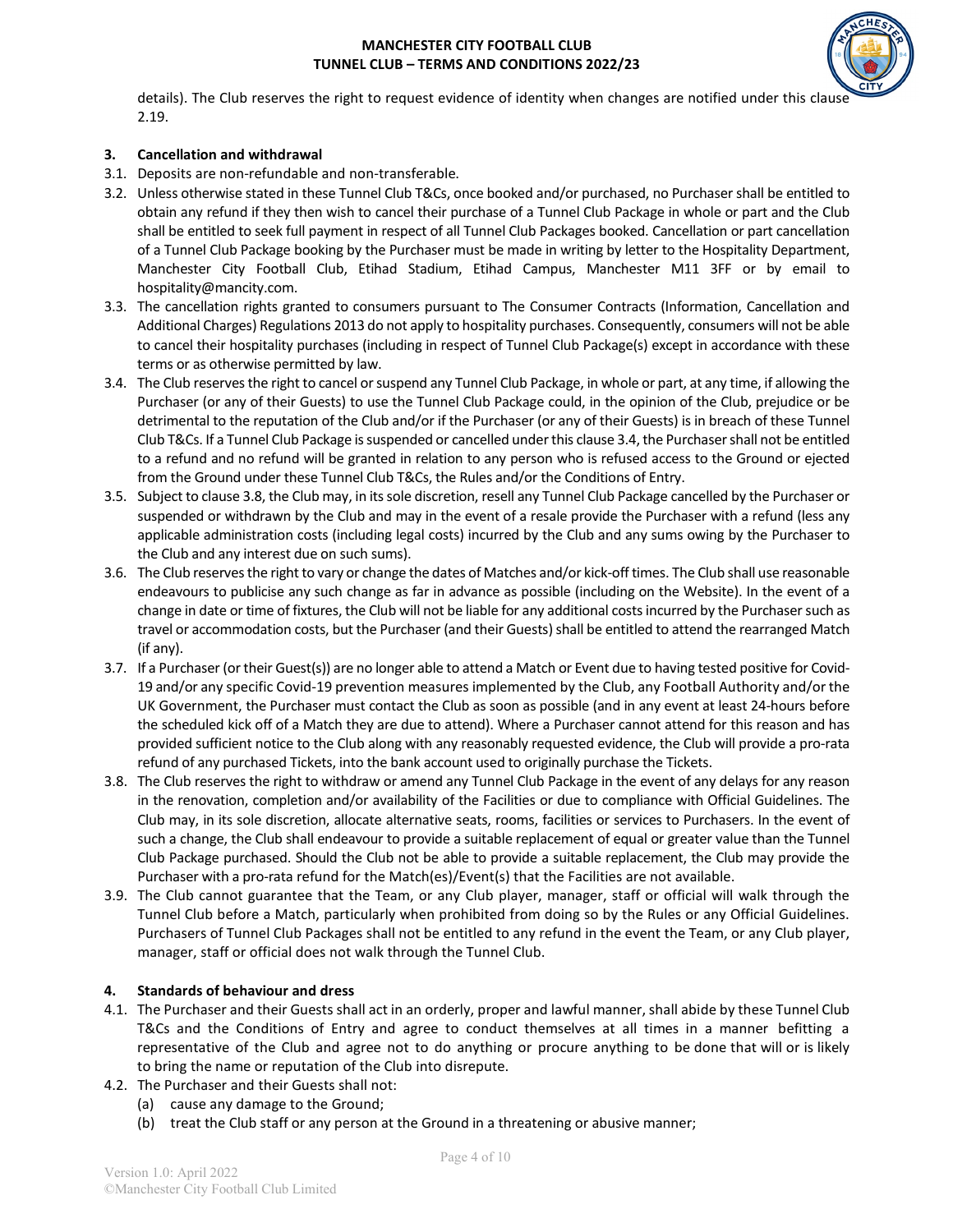

- (c) engage in any abusive, dangerous, or other unacceptable behaviour (including, for the avoidance of any doubt, any homophobic, sexual, sectarian, racial or discriminatory behaviour in any form, whether physical, verbal, or other) in or around the Ground or at any other sporting venue anywhere in the world;
- (d) bring into the Ground any food, drink (including alcohol), illegal drugs, other dangerous or illegal substances; fireworks; firecrackers; smoke canisters; air horns; flares; laser devices; bottles; glass vessels or any item that might be used as a weapon or compromise public safety;
- (e) be (or appear to be) intoxicated;
- (f) persistently stand in seating areas whilst a Match is in progress;
- (g) throw any object within the Ground that may cause injury or damage to people or property;
- (h) smoke in any part of the Ground (including the smoking of electronic cigarettes which is banned in the Ground) (the Club has a zero-tolerance policy in relation to this matter);
- (i) bring into the Ground any luggage items larger than A4 size (larger items can be left at a nominated safe storage point before entering the Ground);
- (j) sit in any other seat than that allocated to them on their Ticket;
- (k) seek or attempt to enter the Ground where to do so would be non-compliant with the Club's Covid-19 prevention measures;
- (l) fail or refuse to observe the lawful instructions of the Police and/or the Club (including its representatives e.g., stewarding staff); or
- (m) supply any misleading or incorrect information in any application.
- 4.3. The Purchaser and their Guests shall adhere to the Club's dress code relevant to the Tunnel Club Package, which is clearly outlined on the Ticket and on the Club's Website. It shall be at the Club's sole discretion to decide if a Purchaser and/or the Guests are compliant with the dress code and entry may be refused for failure to abide by the specified dress code until this clause 4.3 is complied with. For the avoidance of doubt, away colours are strictly prohibited.
- 4.4. The Facilities are located in areas of the Ground reserved for the Club's fans. Any Purchaser or Guest who is in breach of this clause 4 as regards behaviour and dress and/or who is not a fan of the Club and/or whose behaviour may create or increase potential crowd trouble may be refused entry to or be ejected from the Ground.
- 4.5. Purchasers and their Guests are prohibited from bringing into the Ground or consuming in the Facilities any food or drink (whether alcoholic or otherwise) not provided by the Club. Purchasers and Guests shall refrain from consuming food and drink purchased in the public concourse areas of the Ground in the Tunnel Club. Purchasers and their Guests shall also abide by the Sporting Events (Control of Alcohol etc.) Act 1985.
- 4.6. Children under the age of 18 are permitted within Tunnel Club, however, they must be accompanied by a responsible adult at all times.
- 4.7. The Club reserves the right, in its absolute discretion, to suspend for a period of time determined by the Club or withdraw a Purchaser's/Guest's Ticket, or to eject a Purchaser/Guest from the Ground if the Purchaser/Guest:
	- (a) is, in the Club's sole discretion, in breach of any part of this clause 4; or
	- (b) is prohibited (by law or otherwise) from attending the Ground or any other sporting venue anywhere in the world; or
	- (c) fails to comply with any Covid-19 specific requirements implemented by the Club which the Club considers necessary or prudent to minimise the risk of transmission of Covid-19 or any other infectious disease.
- 4.8. Purchasers are responsible for the behaviour of their Guests and may have their Tunnel Club Package suspended or withdrawn if any of their Guests act in breach of this clause 4.
- 4.9. The Club shall have the right to charge a Purchaser for the actual cost of any repairs, cleaning, maintenance and/or replacement of facilities at the Ground resulting from any act or omission of the Purchaser and/or a Guest, except as a result of reasonable wear and tear.
- 4.10.Purchasers and their Guests will not have the opportunity to leave and re-enter the Ground. The Club operates a strict policy prohibiting re-admission to the Ground.
- 4.11.If requested, Purchasers and their Guests must submit to a search to gain entry to the Ground. A bag policy (available on the Website) is in operation at the Ground.

# **5. Rearranged or abandoned Matches and Events**

5.1. The Club is unable to give any guarantees that any particular Match or Event will take place at a particular time or on a particular date or that there will not be restrictions imposed on the number of fans who are permitted at the Ground. The Club reserves the right to: (i) reschedule or cancel any Match or Event; and/or (ii) cancel a Ticket for a particular Match or Event due to compliance with Official Guidelines or other Conditions of Entry, without any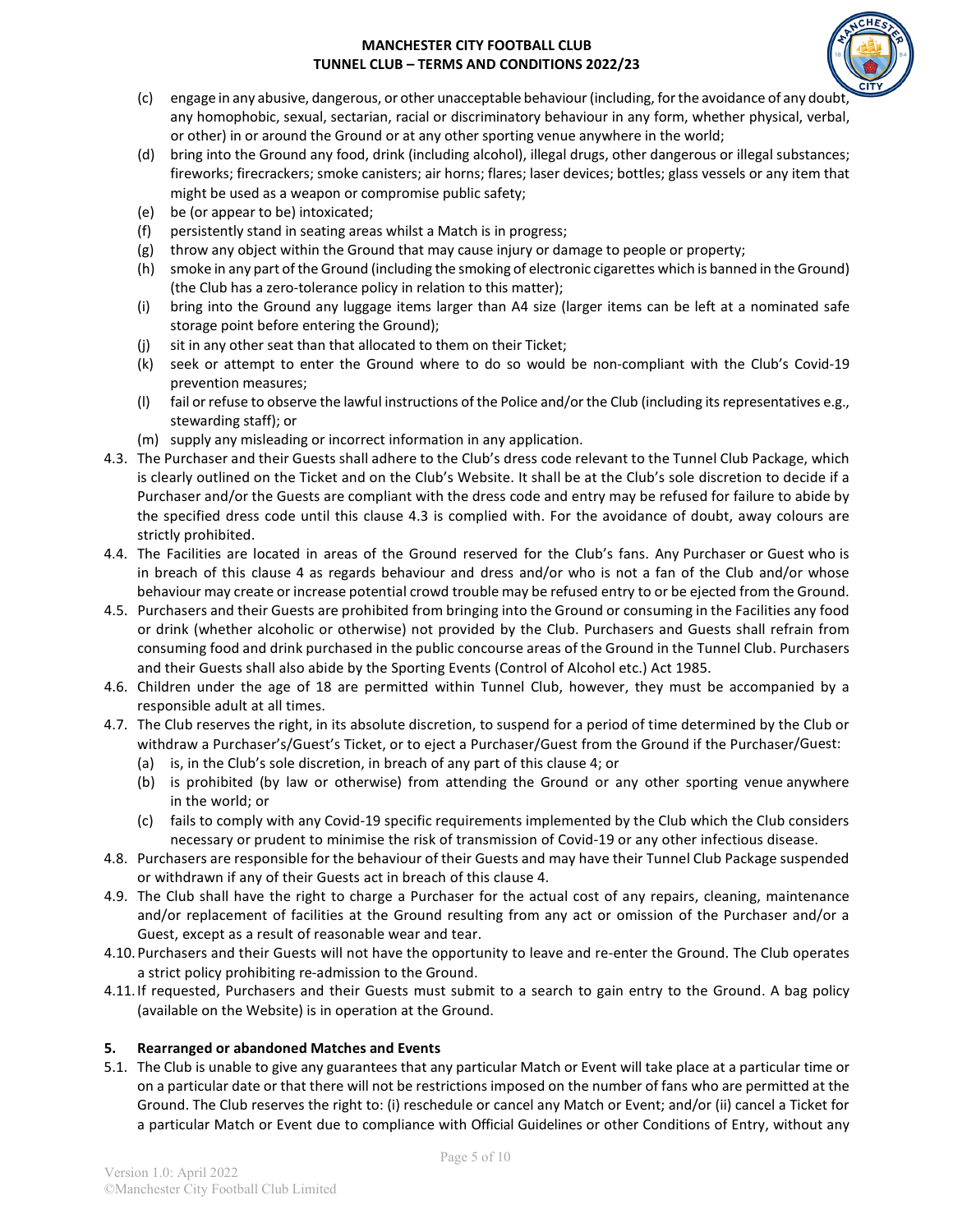

liability whatsoever. Where reasonably practicable, the Club shall endeavour to publicise any fixture changes in advance via the Website and notify Purchasers of fixture changes via email. In the event of the postponement or abandonment of the Match or Event (or if the Match has to be played behind closed doors), the following options shall be available:

- (a) where a Match is rescheduled from a Saturday to a Sunday (or vice versa) on the same weekend, the Purchaser shall be entitled to attend the rescheduled Match. The Purchaser will not be able to cancel or otherwise change their Tunnel Club Package booking, without prior written approval from the Club, acting entirely in its own discretion on a case-by-case basis;
- (b) where a Match or Event is rescheduled other than in accordance with clause 5.1(a), the Purchaser shall be entitled to: (i) attend the rescheduled Match; or (ii) inform the Club that they wish to cancel or otherwise change their Tunnel Club Package booking in writing as soon as possible and in any event no later than 7 calendar days after the date of the notice of the rearranged Match or Event, and prior to such rearranged Match or Event;
- (c) in the event that the Match is played behind closed doors and fans are not permitted to attend, the Purchaser shall, subject to clause 5.3, be entitled to request a refund for that specific Match;
- (d) in the event the Official Guidelines change and as a result the Club needs to reduce the number of Tickets available for a particular Match, the Club will seek to offer a Tunnel Club and/or hospitality ticket ballot for the Match and the Purchaser shall be entitled to: (i) enter for an opportunity to purchase a Ticket through the ballot (subject to availability, meeting the stipulated sales criteria on the Website and applicable ballot terms and conditions). Due to limited availability in this scenario, the Club may elect to implement specific sales criteria which may limit the Purchaser's eligibility to apply); or (ii) request a refund in accordance with clause 5.3, dependent on the type of Tunnel Club Package purchased.
- 5.2. If any Premier League Match or Cup Match is relocated to the Ground for any reason (including forsafety reasons) but is deemed to be an away match for the purposes of the relevant competition, the match will not be considered a Match for the purposes of any Tunnel Club Package.
- 5.3. A refund pursuant to clause 5.1 will only be issued on the (i) cancellation of the Tunnel Club Package for the particular Match within the timeframe notified by the Club and (ii) satisfactory identification that the individual requesting the refund is the Purchaser. The final decision shall at all times belong to the Club.

# **6. Match/Event day**

- 6.1. Where possible, Match/Event invitations containing links to a full itinerary and Tickets will be emailed to Purchasers approximately 5 working days before the Match/Event, provided that full cleared payment has been received by the Club. Ifthe Purchaser and/or any of their Guests have any special dietary requirements, this should be communicated to the Club in writing, at least 5 working days prior to the relevant Match/Event. It is the Purchaser's responsibility to check that all Tickets are complete and correct when received. If any items are missing from the Tickets, the Purchaser should contact the Club immediately.
- 6.2. Purchasers and their Guests must present the relevant Ticket and comply with the rules on dress code and behaviour in these Tunnel Club T&Cs to gain entry to the Ground.
- 6.3. Admission to the Ground will be granted no earlier than 2½ hours prior to the published start time of each Match/Event and for up to a maximum of 1 hour after the Match/Event has finished for The Tunnel Club Ground and for a maximum of 2 hours after the Match/Event has finished for Tunnel Club Premier.
- 6.4. It is the responsibility of the Purchaser to check:
	- (a) that the Club holds the correct details for them/their Guests and that the correct details appear on the Tickets; and
	- (b) the dates and time of the Match/Event, which may be subject to alteration.
- 6.5. Only one person per Match/Event will be admitted to the Ground in respect of each Ticket and seat.
- 6.6. The Club reserves the right in its sole discretion to allocate alternative seats, rooms, facilities, or services to Purchasers (for example where relocation is necessary in order to comply with the Rules, Official Guidelines, for operational reasons, maintenance, repair or crowd safety and control). In the event of such a change, the Club shall endeavour to provide a suitable replacement of equal or greater value than the Tunnel Club Package purchased.
- 6.7. If a Purchaser and their Guests number fewer than 10 people, they may be required to share a table with other Tunnel Club guests not in their party.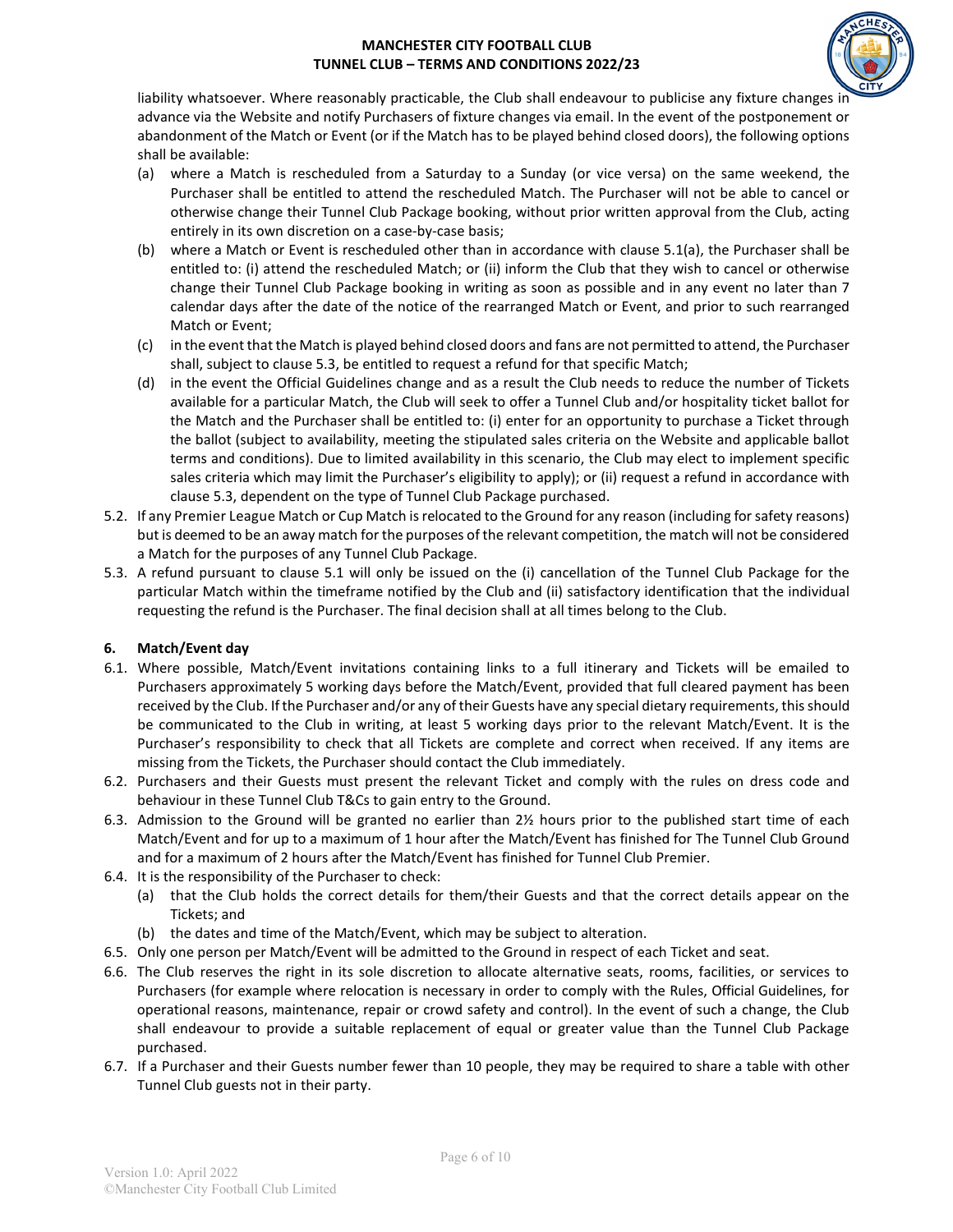

## **7. Tickets**

- 7.1. All Tickets remain the property of the Club at all times. The Club reserves the right to withdraw or require the immediate return of Tickets at any time.
- 7.2. The Club is not responsible for any Ticket which is lost, stolen, forgotten, damaged, defaced or destroyed (whether a Ticket is damaged, defaced or destroyed shall be determined by the Club acting reasonably in its sole discretion). Purchasers must notify the Club immediately in the event that any Ticket is lost, stolen or has not been received. The Club may, in its absolute discretion, provide duplicate Tickets and reserves the right to charge a fee for the issue of any such replacement.
- 7.3. Purchasers are prohibited from: using Tunnel Club Packages for promotional, advertising or marketing purposes; offering the Tickets as a prize in any promotion, prize draw or competition; giving the Tickets to a third party who agrees to buy some other goods or services; or using for any other commercial purpose unless expressly authorised in writing by the Club or relevant Football Authority as applicable.
- 7.4. Tunnel Club Packages are personal to Purchasers and Tickets are personal to Purchasers and their Guests. Tunnel Club Packages and Tickets are not transferable and shall not be transferred or resold in any circumstances, save as provided in this clause 7.4. Purchasers may transfer Tickets to approved third parties at the sole discretion of the Club. Such a transfer must be facilitated through the Club and may incur a fee determined by the Club in its sole discretion, which shall be borne in full by the Purchaser. In all other circumstances, Purchasers are prohibited from transferring or subletting their Tunnel Club Package to any person without the written consent of the Club.
- 7.5. The unauthorised sale or disposal of Tickets may amount to a criminal offence under section 166 of the Criminal Justice and Public Order Act 1994, as amended by the Violent Crime Reduction Act 2006. The Club will inform the police as soon as it becomes aware that Tickets and/or Tunnel Club Packages are being or have been sold in contravention of this law and may share information of any persons involved (or whom it reasonably believes are involved) with the police, any Football Authority, and/or other football clubs. The Club reserves the right to suspend or withdraw with no refund any Tunnel Club Package purchased by any person who is convicted of a criminal offence related to the illegal sale of tickets or is reasonably suspected by the Club of committing such an offence.
- 7.6. In the event of any person attempting to enter or having entered the Ground with a concessionary priced Ticket where that person is not entitled to use a concessionary priced Ticket, the Club reserves the right to eject that person from, or refuse that person entry to, the Ground and may withdraw the Ticket and/or the relevant Tunnel Club Package at the Club's sole discretion, and no refund shall be given.
- 7.7. The Club shall have the following rights in relation to any Purchaser or Guest (or anyone in possession of the Ticket belonging to a Purchaser or Guest) who breaches clauses 7.3 to 7.6:
	- (a) confiscation of Tickets (with no right to refund);
	- (b) ejection from or refusal of access to the Ground;
	- (c) reporting to the police, any Football Authority and/or other football clubs;
	- (d) suspension of the relevant Tunnel Club Package for any future Matches/Events; and/or
	- (e) banning from the Ground/purchasing a Tunnel Club Package or any other match/event tickets on a hospitality, general admissions basis or otherwise,

and any Tickets belonging to such a person shall be null and void.

## **8. Car Parking**

- 8.1. Any car parking permit provided in connection with a Tunnel Club Package is used by Purchasers and their Guests subject to any applicable Car Park T&Cs (available within the car park, on the Website or on request). The Club shall (subject to availability) generally only make available one car parking space for every four Guests utilising a Tunnel Club Package.
- 8.2. Purchasers will be required to provide their full name and the car registration of the Vehicle that will be using the car park at the Match or Event. The car registration details will be input into a third-party system to use ANPR on the day and by purchasing and using a car park permit, the Purchaser consents to the Club sharing their name and vehicle registration with third parties for such use.
- 8.3. Vehicles are parked at the car park permit holder's risk and the Club shall not be liable for any theft, loss or damage to any vehicle or its contents.
- 8.4. Car parking spaces are personal to Purchasers and their Guests and cannot be sold, transferred, or assigned without the permission of the Club.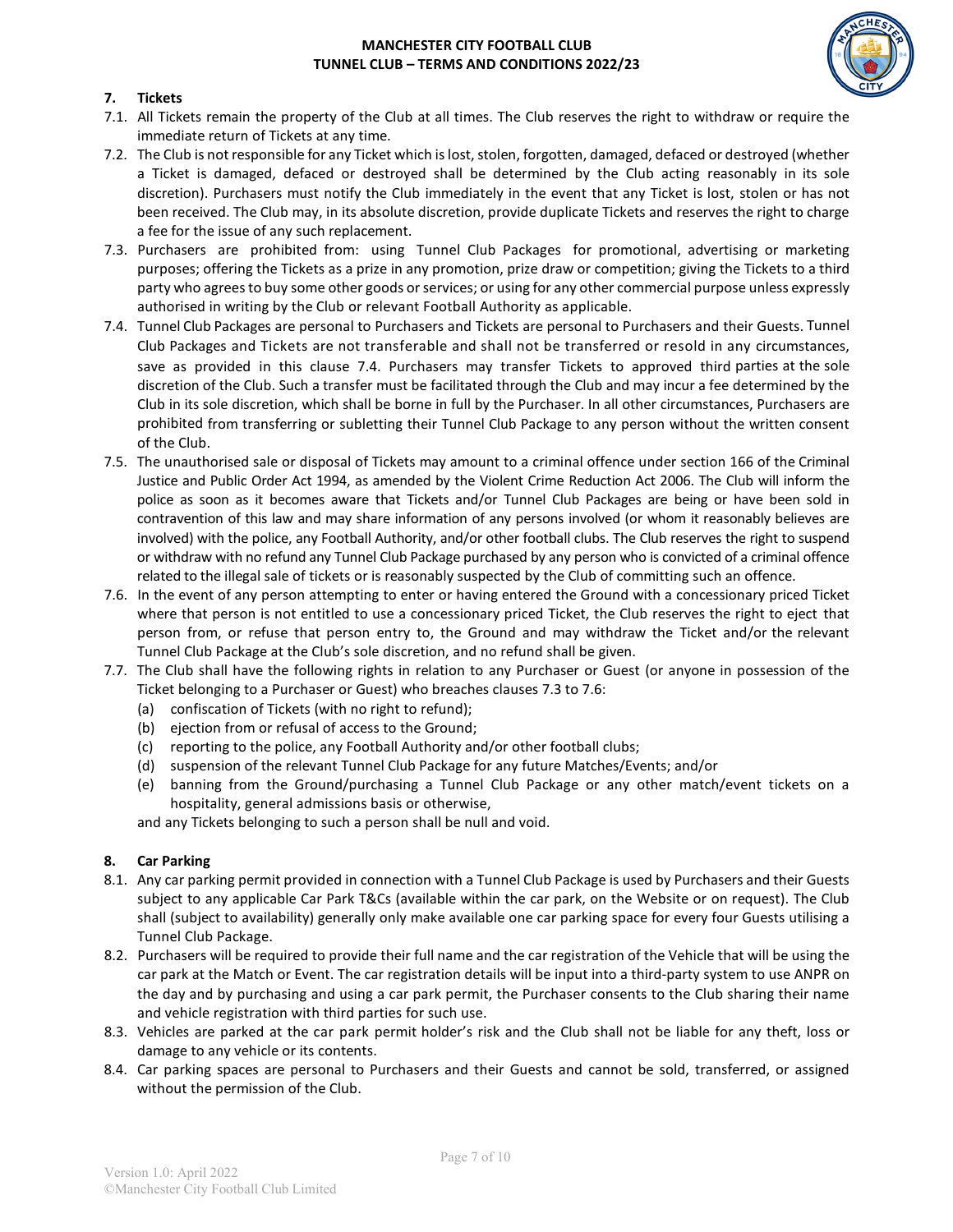

#### **9. Standard Away Ticket Requests**

- 9.1. The purchase of a Tunnel Club Package entitles the Purchaser to make additional purchase requests for standard away tickets for matches. The sale of standard away tickets is subject to availability, the Away Ticket Terms & Conditions (available on the Website) and any Official Guidelines in place at the time.
- 9.2. All requests for standard away tickets must be made via the online form, available at <https://www.mancity.com/ticketing-and-hospitality/hospitality/away-tickets>
- 9.3. The purchase of standard away tickets is conditional on the Club being provided with valid payment card details in respect of the Purchaser of the Tunnel Club Package, and the payment card details will be used by the Club, subject to availability, to fulfil the purchase of the requested tickets. Please note that the Club is only able to process payments for standard away tickets using credit cards, Visa debit cards and MasterCard debit cards, subject to the remaining terms of this clause 9.
- 9.4. The Club will automatically collect payment for requested tickets to away matches on or around the date on which tickets go on general sale using the payment details provided by the Purchaser of the Tunnel Club Package to the Club. Once payment has been collected, no refunds will be given. The Club shall not be liable for any bank and/or credit card charges that may be incurred as a result of payment being collected in this way.
- 9.5. The Club shall not be required to inform the Purchaser of the date that it will use the payment card details supplied to take payment for the requested away match, or that it has successfully taken payment in respect of the away match requested. It is the responsibility of the Purchaser to check their banking arrangements, card statement and online booking history for details of those matches for which payment has been successfully taken.
- 9.6. Each Purchaser must keep the Club informed of any changes relating to the payment card details provided under clause 9.3 above.

#### **10. Liability**

- 10.1.The Club will not be liable for any failure to provide or delay in providing facilities, services, food, or beverages as a result of:
	- (a) any delays for any reason in the completion and availability of the Facilities;
	- (b) compliance with the Rules and/or guidance provided by any Football Authority and/or the police or Match day safety staff;
	- (c) events or matters outside its control, including for the avoidance of any doubt a Force Majeure Event;
	- (d) the alteration of the dates and time of any Match/Event;
	- (e) the requirement to play Matches behind closed doors; and/or
	- (f) the postponement, abandonment, or cancellation of any Match/Event.
- 10.2.The Club shall not have any liability to any Purchaser/Guest for any non-delivery or late delivery of Tickets, documents or other materials dispatched by the Club to the Purchaser resulting from incomplete or inaccurate personal details or email address provided to the Club by the Purchaser, or for computer error in transit. The Club's responsibility for any Tickets, documents or other materials ends from the moment they are distributed to the email address provided by the Purchaser.
- 10.3.The Club shall take all reasonable precautions for the security of the property of Purchasers and Guests, but property is left unattended at the owner's risk.
- 10.4.To the fullest extent permitted by law, the Club, its officers, or employees shall not be liable for, whether in tort, contract or otherwise and howsoever caused:
	- (a) any loss, damage, or injury to the Purchaser's and/or the Guests' property; or
	- (b) any loss of profit, loss of use, loss of opportunity or any indirect, economic, or consequential losses whatsoever.
- 10.5.Nothing in these Tunnel Club T&Cs shall limit either party's liability for death or personal injury caused by its negligence, fraud, or fraudulent misrepresentation, or for any other liability unable to be excluded under English law.
- 10.6.Tickets relating to the performance aspect of Events ("**Event Tickets**") are sold by the Club as agent on behalf of the Event organiser/promoter. All issues relating to the performance element of the Event and Event Tickets, including the postponement, rearrangement or cancellation of the Event and any associated refund, shall be the responsibility of the Event organiser/promoter and the Club shall have no liability to any Purchaser or Guest or any other third party in relation to such matters.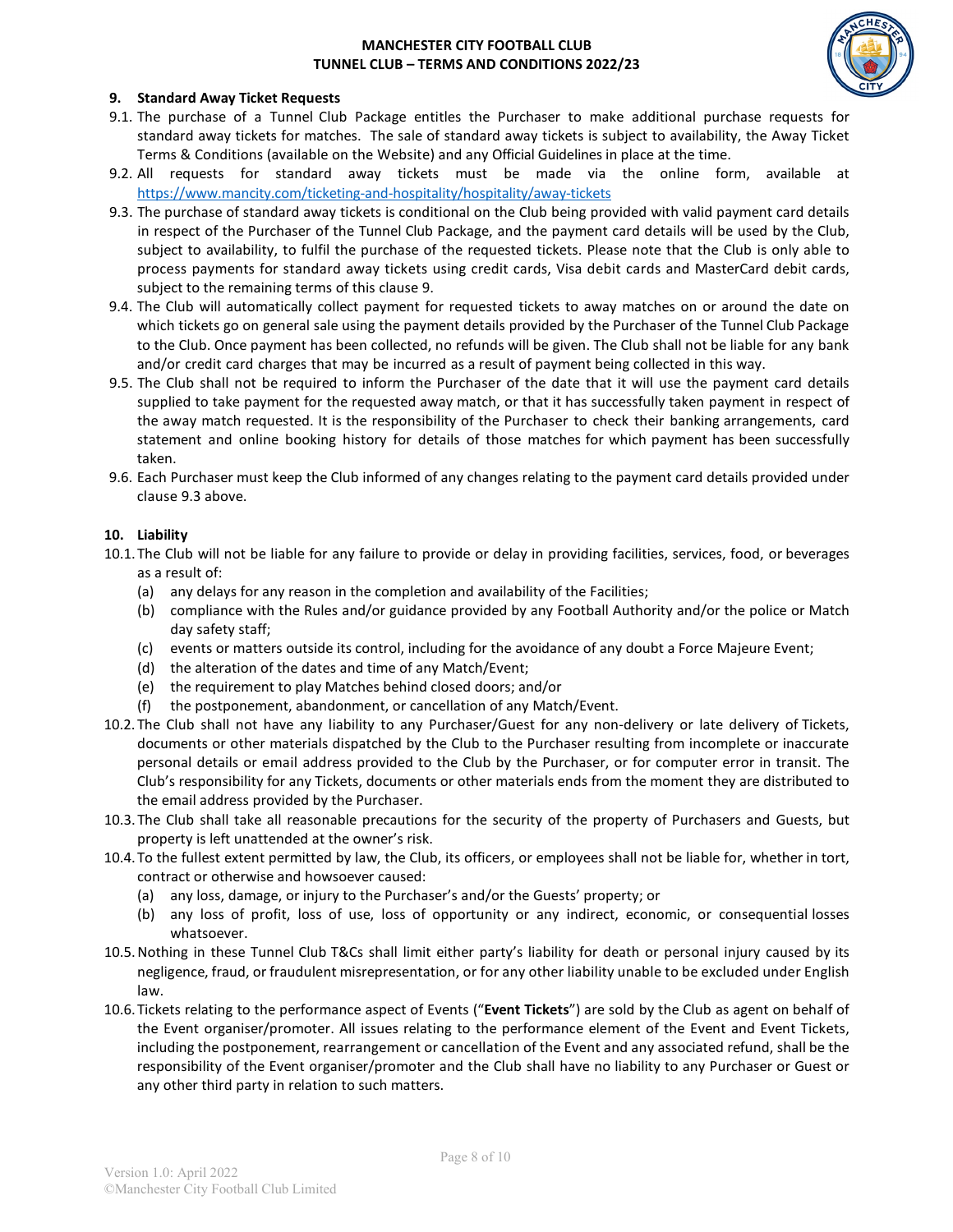

- 10.7.If, when attending an Event at the Ground, a Purchaser or Guest commits a breach of any of the Ever organiser/promoter's terms and conditions of sale, such breach shall be treated as a breach of these Tunnel Club T&Cs.
- 10.8.The Club shall not be responsible to any Purchaser, Guest or third party in respect of any delay or failure for any Event Tickets to be sent by the Event organiser to such party or to the Club.

## **11. Data Protection**

- 11.1.Each Purchaser and Guest acknowledges and agrees that the personal data provided by them to the Club in the purchase and use of a Tunnel Club Package shall be collected, stored and used by the Club in accordance with the Data Protection Act 2018, the General Data Protection Regulation ((EU) 2016/679) and the Club's Privacy Policy (available at [https://www.mancity.com/common/privacy\)](https://www.mancity.com/common/privacy). In particular, the Club may share a Purchaser (and/or Guest's) personal data, including name, date of birth, photograph, contact details and information about ticket purchases with other football clubs, any Football Authority and with law enforcement authorities. This data will be used for the purpose of identifying and preventing violent and antisocial behaviour at matches, including racial, homophobic, or discriminatory abuse, chanting or harassment and with enforcing sanctions under the Conditions of Entry and Club policies. The Club may also share data in order to support with the handling of fan enquiries and to allow for rapid identification of fans in the event of incidents including health emergencies and general crowd control emergencies.
- 11.2.All persons who enter the Ground under a Tunnel Club Package acknowledge that photographic images and/or video recordings (and/or stills taken from video recordings) may be taken of them and may also be used in televised coverage of Matches, Events and/or for promotional, marketing or security purposes by the Club, any Football Authority or other third parties (such as Event promoters) and use of a Ticket to enter the Ground constitutes consent to such use.
- 11.3.All Purchasers and their Guests agree that the Matches for which the Tunnel Club Packages have been purchased are public, and that their appearance and actions inside and in the perimeter of the Ground are public in nature and that they shall have no expectations of privacy with regards their actions or conduct at Matches.

## **12. Force Majeure**

The Club shall not be deemed to be in breach of these Tunnel Club T&Cs or otherwise liable to any Purchaser or Guest as a result of any delay or failure in the performance of its obligations under these Tunnel Club T&Cs if and to the extent that such a delay or failure is caused by a Force Majeure Event.

## **13. Indemnity and Costs**

- 13.1.The Purchaser shall indemnify, and keep indemnified, the Club against any losses (of whatever nature and however caused or incurred), damages, liability, costs (including legal fees) and expenses incurred by the Club as a result of or in connection with the Purchaser's breach of any of the Purchaser's obligations under the Tunnel Club T&C's.
- 13.2.As a separate obligation to clause 13.1, the Purchaser shall pay to the Club on demand any costs (including legal fees) incurred by the Club to recover unpaid Fees.
- 13.3.The Purchaser and Guests shall, on a joint and several basis, indemnify and keep indemnified the Club against any losses (of whatever nature and however caused or incurred), damages, liability, costs (including legal fees) and expenses incurred by the Club as a result of or in connection with the any damage caused by the Purchaser or their Guest(s) to the Ground or any property, equipment or facilities at the Ground (other than reasonable wear and tear).

## **14. Audio visual equipment**

Save as regards mobile telephones used for personal and private use only (which, for the avoidance of doubt and by way of example only, shall not include the capturing, logging, recording, transmitting, playing, issuing, showing, or any other communication of any audio, visual or audio-visual material or any information or data for any commercial purposes), holders of Tickets shall not bring into (or use within) the Ground any equipment that is capable of recording or transmitting any audio, visual or audio-visual material or any information or data in relation to any Match or Event or any aspect thereof. Any person acting in breach of this clause 14 may have such equipment confiscated and/or will be required to deliver up any tapes, films, disks or other recordings or data to a relevant Football Authority and/or the Club and/or the Event organiser and the copyright in any such recording or transmission is hereby assigned (by way of present assignment of future copyright pursuant to